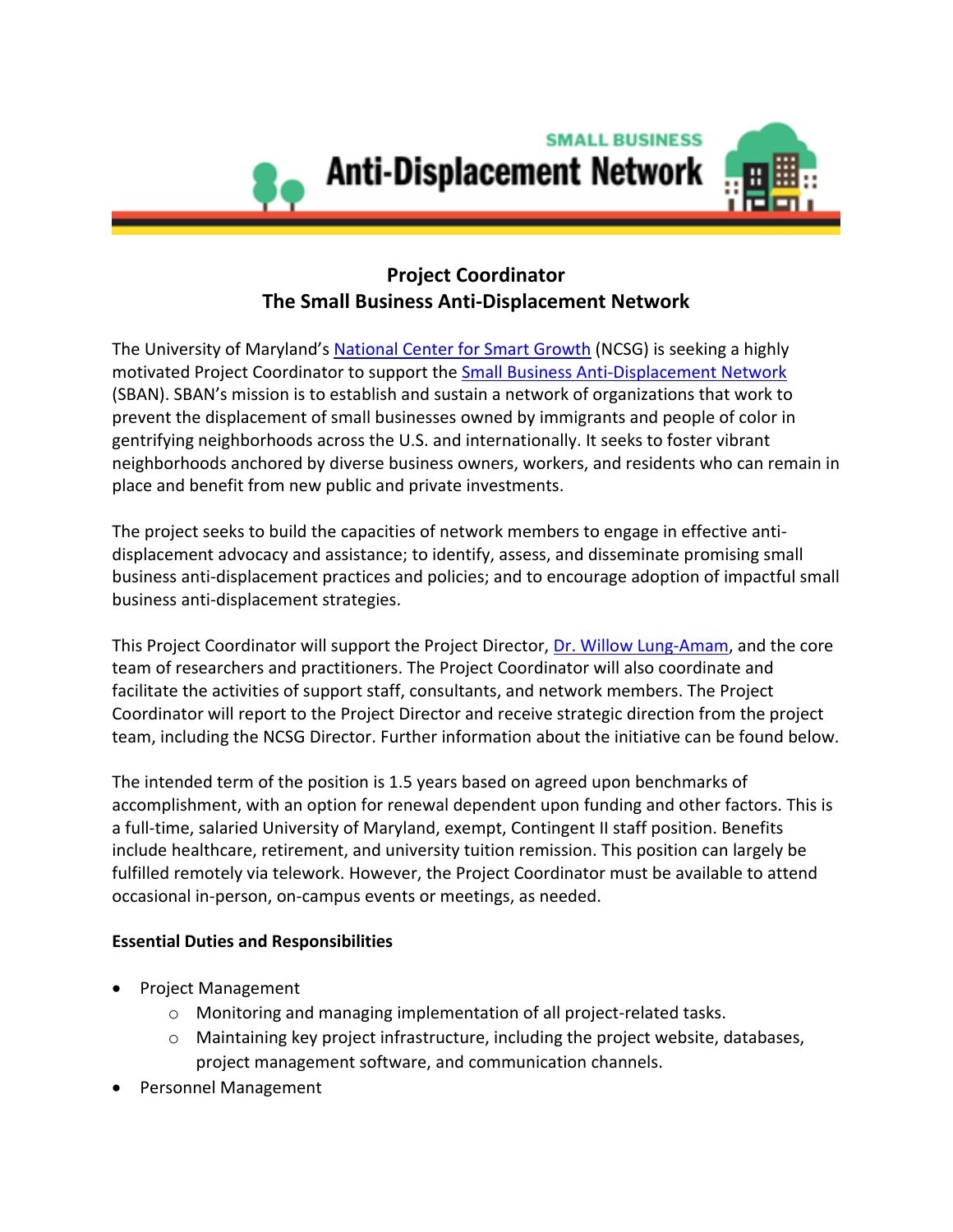- $\circ$  Managing key project personnel, including website and media consultants, facilitators, case study consultants, and students.
- $\circ$  Supporting project team and consultants in organizing and facilitating information sharing among network members in online and in-person meetings.
- o Outreach to and coordination with project advisory board, sponsors, consultants, and network members.
- Event Coordination
	- $\circ$  Coordinating regular meetings among core project teams and other project partners.
	- o Working with conference planners to assemble regular network convenings, including assistance with travel arrangements and accommodations.
- Research and Evaluation Support
	- $\circ$  Assisting core project team and other network members in publishing project reports and articles.
	- o Assisting project team in evaluating the impact of the initiative, including facilitating interviews and surveys.
- Project Communication and Funding
	- $\circ$  Managing project communication and media promotion, including social media channels and network member communication platforms.
	- o Assisting in grant applications for ongoing project funding.

### **Preferred Job Qualifications**

- Experience leading cross-sector, multi-year projects in large organizational settings, particularly those with a national and/or international scope.
- Superb project management skills and expertise, including experience working with and coordinating large teams of up to 50 collaborators.
- Experience developing and managing large databases, including integrated website databases.
- Experience coordinating large in-person and virtual events.
- Proficiency with a wide variety of software and systems for project and database management, and/or event management systems.
- Fundraising or grant writing experience.
- Experience managing large communication and media campaigns, including familiarity with traditional and social media platforms.
- Experience related to invoicing, financial management, and accounting.
- Educational degrees related to public administration or organizational management.
- Substantive knowledge related to small businesses, racial inequality, immigration, public policy, urban planning, economic development and/or redevelopment.
- Excellent written and verbal communication skills.
- Commitment to racial and economic equity and justice.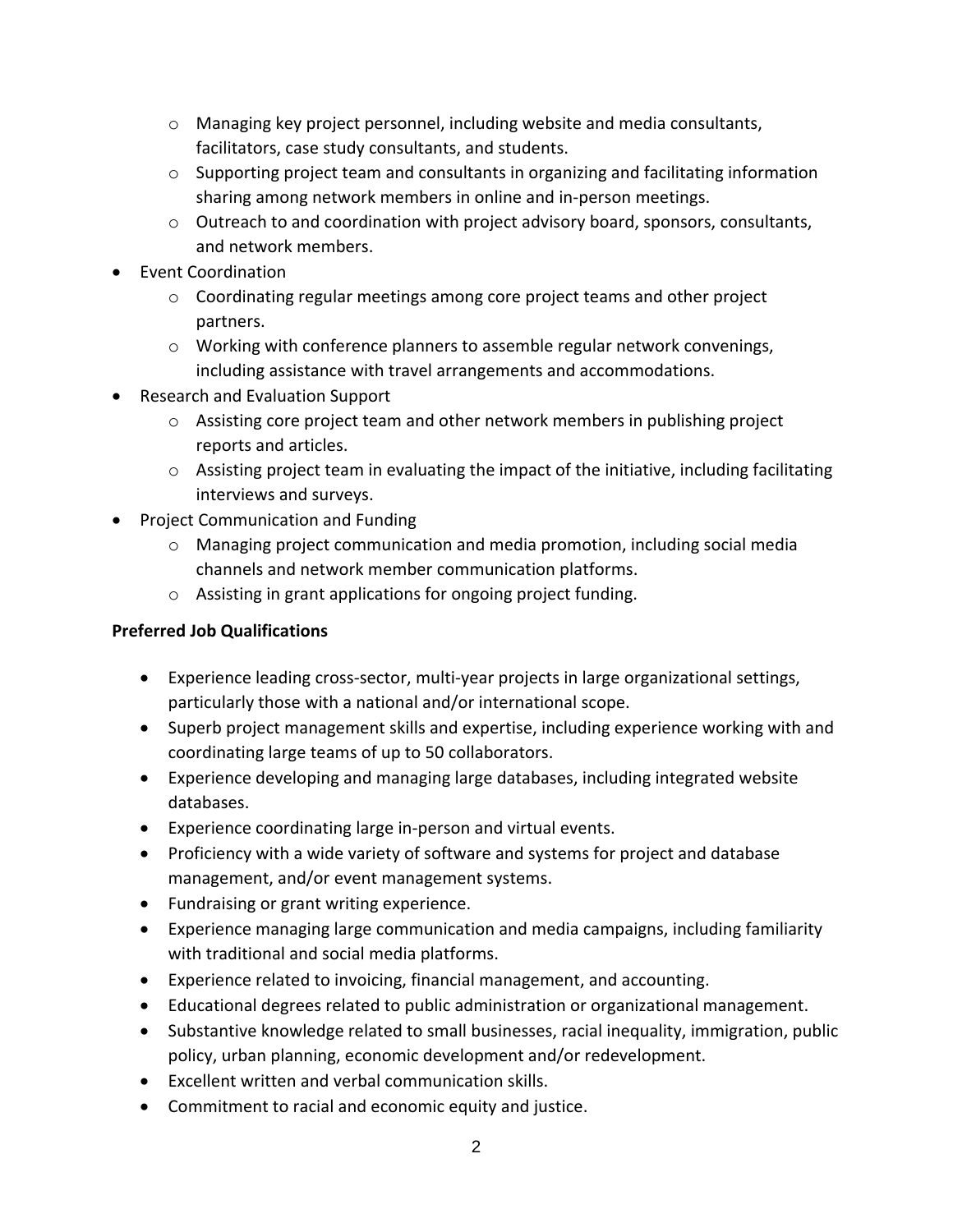• Non-English language speaking and writing abilities, especially Spanish.

People that identify with historically marginalized groups based on gender, race, ethnicity, and nationality are especially encouraged to apply.

### **About the Project**

Small businesses, particularly business owned by immigrants and people of color, are vulnerable to displacement and financial strains when communities gentrify. Commercial redlining and underinvestment often leave low-income communities of color with fewer retail establishments, more small businesses, and less diverse retailers. As neighborhoods gentrify, new national retail establishments often move in. While some established businesses benefit from additional and higher-income customers, chain retailers and "boutique" businesses that cater to higher-income customers often replace small, immigrant and BIPOC-owned, and local businesses as competition increases and commercial rents rise.

Compounding these vulnerabilities, the devastating economic impacts of the COVID-19 outbreak across the U.S. and the world are hitting already disadvantaged small businesses the hardest. As communities struggle to respond and additional resources become available to help them do so, effective interventions must address how gentrification intersects with, exacerbates, and adds to these businesses' challenges. While cities have adopted legacy business programs, affordable workspace policies, and commercial tenant protections, and other tools to prevent small business displacement, such efforts are limited, and there has been little evaluation of their impacts.

The community of practice model offers a powerful and flexible framework for closing this critical knowledge and policy gap. Communities of practice are collaborative action-learning networks that promote innovation, develop social capital, skills, and capacities, and facilitate knowledge sharing among its members. Members collaborate over extended periods to build, share, and apply their collective knowledge and develop tools and resources to address problems of mutual concern and new approaches to challenging public policy issues.

The **Small Business Anti-Displacement Network** (SBAN) is the first national project focused on small business displacement in gentrifying neighborhoods. By working across sectors and metropolitan regions, our network helps small businesses remain resilient in the face of change and benefit from new neighborhood investments. In doing so, we work to ensure that disadvantaged business owners, workers, and residents build greater financial health, wealth, and long-term stability.

The main activities that the network has planned include:

• *Small business anti-displacement toolkit and resources*: SBAN has produced a toolkit of small business anti-displacement strategies being employed in communities across the U.S. and internationally. We intend to update this document to reflect the findings